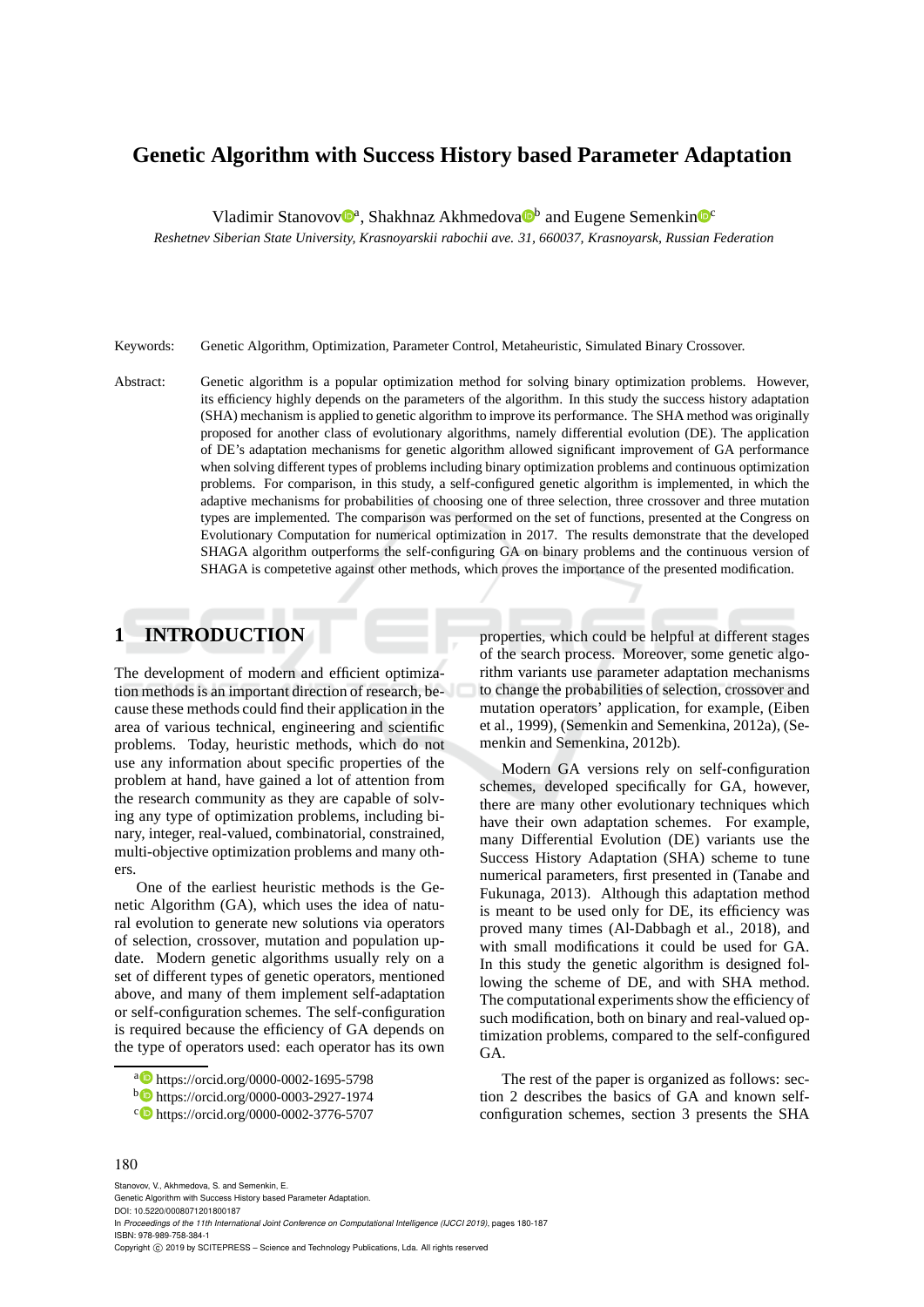method and GA implementation, section 4 includes experimental setup and results, and section 5 concludes the paper.

# **2 GENETIC ALGORITHM AND SELF-CONFIGURATION**

The genetic algorithm relies on a population of solutions, each encoded as a string or chromosome of binary values, i.e. 0 or 1. Each individual represents a potential solution to the problem at hand, and may encode any characteristics of the solution, including numerical values, structural chraracteristics, choice between alternatives and so on. The population develops towards better solutions,according to the defined fitness function, defined by the goal function, via parents selection, their crossover to produce offspring, random mutation and replacement of parents with offspring.

The selection mechanism is used to define which individuals will transfer their genetic information to the next generation. All selection mechanisms determine the probability values (in explicit or implicit way) for every individual in the population to be chosen. The three most popular selection schemes are: proportional selection, rank-based selection and tournament selection (Goldberg and Deb, 1991).

In proportinal selection the probability of an individual is directly proportional to its normalized fitness value, so that individuals with better fitness get higher probabilities. The disadvantages of proportinal selection are premature convergence and super-individual problem. The rank-based selection assigns probabilities based on the rank of the individual in the array sorted by fitness - this method allows eliminating the disadvantages of proportional selection. The tournament selection does not explicitly calculate probabilities, instead each individual is chosen as a winner in a tournament of *t* randomly selected individuals in the population. In (Stanovov et al., 2018) it was shown that in case if  $t = 2$ , the probability of selection is the same as for rank-based selection with linear rank assignment.

The crossover is used to mix the genetic information of parents, without introducing any new information. Popular crossover methods in GA are: onepoint, two-point and uniform crossover. In one point crossover, a single point in the cromosome is chosen and the binary strings exchange their tails. In twopoint crossover, two points are chosen and individuals exchange the middle part. In uniform crossover, every bit can be chosen from either one parent or another.

There are usually several levels of mutation prob-

abilities used in GA, referred to as weak, average and strong mutation. In average mutation the probability of a bit *j* being flipped is  $p_m ut = \frac{1}{L}$ , where *L* is the length of the binary string encoding the solution. Weak mutation changes the probability to be 3 times less then average, while strong mutation increases *p<sup>j</sup>* by 3 times.

The self-configuration method used in (Semenkin and Semenkina, 2012a) and (Semenkin and Semenkina, 2012b) is based on the idea of selecting one of the three types of selection, crossover and mutation depending on their efficiency at the moment. Initially all probabilities are set to  $p_i = \frac{1}{z}$ , where *z* is the number of different operators  $(3 \text{ in this study})$  of a certain type. The efficiency is measured as the average fitness at current generation:

$$
AvgFit_i = \frac{\sum_{j=1}^{n_i} f_{i,j}}{n_i}, i = 1, 2, \dots z \tag{1}
$$

where  $n_i$  is the number of offspring, created with  $i$ th operator,  $f_{i,j}$  is the fitness if  $j$ -th offspring, created with *i*-th operator, *AvgFit<sup>i</sup>* is the average fitness of individuals created with *i*-th operator. Based on the *AvgFit<sup>i</sup>* values, the winning operator *w* of each type is defined, and is probability is increased by  $p_w = p_w + \frac{(z-1)K}{zN}$ , and the probabilities of other operators are decreased by  $\frac{K}{zN}$ , where *K* is a constant, set to 0.5 and *N* is the population size. Also, for all operators the minimal level of  $p_i$  was set to 0.05.

This probabilities tuning method was shown to perform better than GA with randomly chosen operator types among variety of problems, but still worse then the best combination of selection, crossover and mutation for a particular problem, which was defined by extensive numerical experiments. Further in the text the described self-configuring binary GA will be reffered to as SelfCGA.

In case of continous optimization problems, usually special versions of crossover and mutation operators are used, most popular are simulated binary crossover (SBX) (Deb and Agrawal, 1995) and polynomial mutation (Deb and Deb, 2014). The SBX operator searches for solutions in real-parameter space in a manner similar to single-point crossover, and polynomial mutation applies polinomial distribution to search for solutions next to an individual. In the next section, the success history adaptation is presented, as well as its application to GA crossover and mutation operators.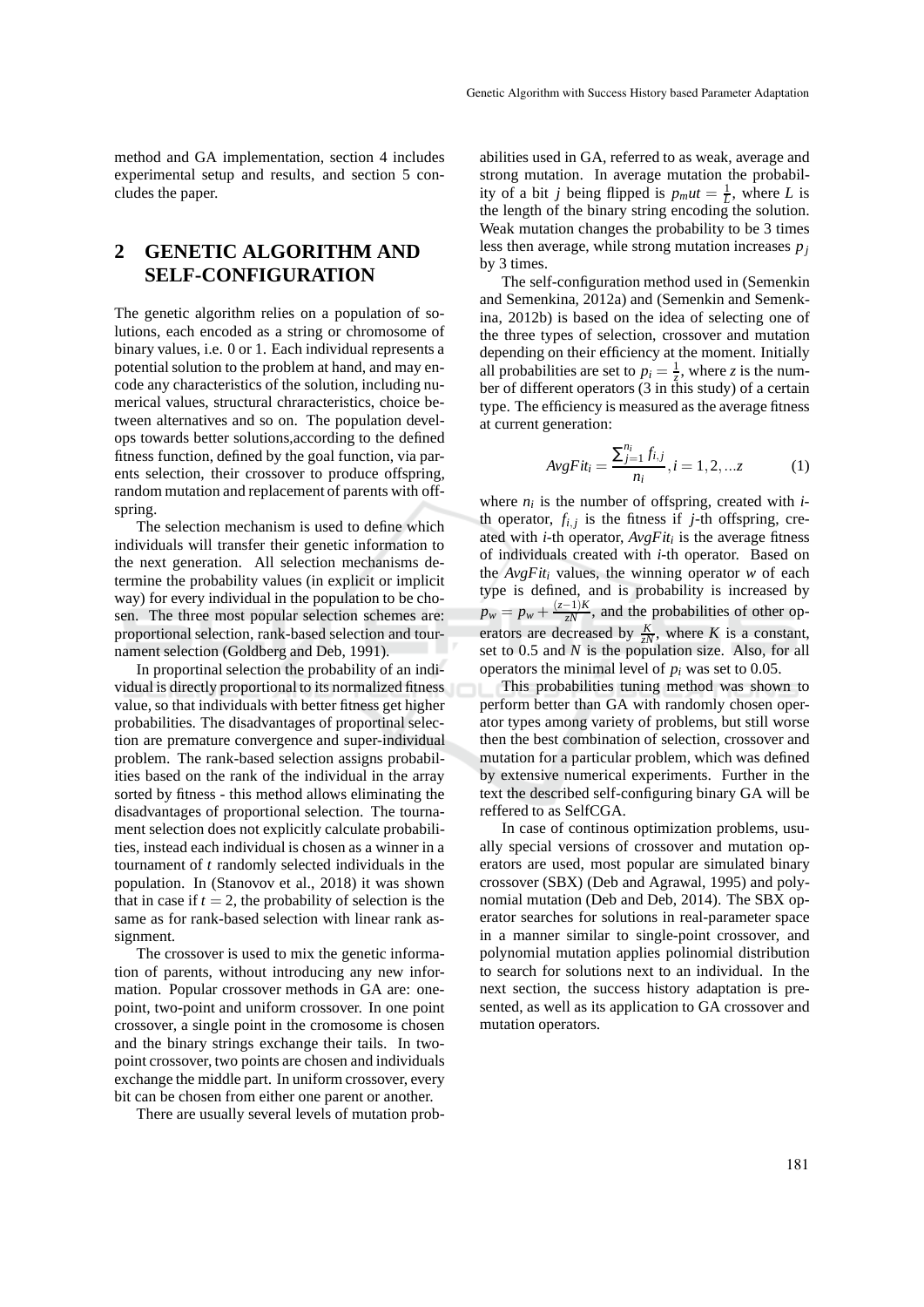## **3 PROPOSED APPROACH: GENETIC ALGORITHM WITH SUCCESS HISTORY ADAPTATION**

The success history adaptation mechanism was originally proposed to adjust the numerical values of scaling factor *F* and crossover rate *Cr* in differential evolution. This tuning mechanism is based on an earlier study, which was introduced in the JADE algorithm, (Zhang and Sanderson, 2009), where the successful values of *F* and *Cr* were used to define new values.

In SHA there are H memory cells, each containing a set of parameters. In this study for binary GA there are two tuned parameters: the mutation rate *Mr* and crossover rate *Cr* were tuned, so that each *k*-th memory cell is denoted as *MMr*,*<sup>k</sup>* and *MCr*,*k*. The initial value for  $M_{Mr,k}$  is set to  $\frac{3}{L}$ , maximum value  $-\frac{5}{L}$ , and  $M_{Cr, k}$  is initially set to 0.5. For every individual in the population, a random memory cell index *i* is chosen, and the new *Mr* is sampled with Cauchy distribution (scale parameter 0.1), while *Cr* is sampled with normal distribution (standard deviation 0.1) as follows:

$$
Mr = randc(M_{Mr,i}, 0.1), Cr = randn(M_{Cr,i}, 0.1) (2)
$$

After each application of crossover and mutation, if there was an improvement in fitness value, successful *Mr* and *Cr* values are saved to  $S_{Mr}$  and  $S_{Cr}$  respectively. At the end of the generation, *h*-th memory cell is updated with new values, calculated using weighted Lehmer mean:

$$
mean_{wL}(S) = \frac{\sum_{j=1}^{|S|} w_j S_j^2}{\sum_{j=1}^{|S|} w_j S_j}
$$
(3)

where *S* could be  $S_{Mr}$  or  $S_{Cr}$ ,  $w_j = \frac{\Delta f_j}{\sqrt{|S|}}$  $\frac{\Delta f_j}{\sum_{k=1}^{|S|} \Delta f_k}, \Delta f_j =$  $| f(x_{new}) - f(x_{old}) |$ . The index number *h* is incremented in a loop every generation, and if  $h = H$ , *h* is set to 1.

The crossover rate  $Cr$  is limited to [0,1], and mutation rate  $Mr -$  to  $[0, \frac{5}{L}]$ . In this manner, the SHA adaptation mechanism identifies the best parameter values at current generation not only depending on which values were mostly successful, but also taking into consideration the improvement level ∆*f*

The rest of the GA scheme is also changed to be similar to DE scheme. At every generation, for every *i*-th individual the second parent is selected with tournament selection, tournament size  $t = 2$ . Next, *i*th individual and selected individual are combined in uniform crossover operator, where  $Cr = 1$  means that all genetic information will be taken from the new individual - all *L* bits of the selected individual have

100% chance to be chosen. Also, to make sure that at least some information is taken from the selected individual, one randomly selected bit is copied from the selected individual. Next, at the mutation step every bit in the newly created individual after crossover is flipped with probability *Mr*. There could be situations when no bits are changed, or all of them are changed, but the last is highly improbable.

After mutation, the replacement scheme is applied. The newly generated individual, modified in crossover and mutation, is compared to the *i*-th individual in the population. If there is an improvement in fitness value, the *i*-th individual is replaced, and *Mr* and*Cr* are saved. Otherwise, no actions are taken, and the algorithm proceeds to the next individual. The described algorithm was called SHAGA, and tested to compare with the self-configuring GA in section 2.

For the case of continous optimization, there were 4 tuned parameters, including crossover rate *Cr* in range  $[0, 1]$ , mutation rate *Mr* in range  $[0, \frac{3}{D}]$ , crossover distribution index  $\eta_c$  in range [10,200] and mutation distribution index  $\eta_m$  in range [10,200]. The tournament size was also set to  $t = 2$ , crossover was performed between the *i*-th individual and selected individual, and the replacement occured only if the generated trial individual was at least as good as the first parent.

The next section describes the experimental setup and the results of algorithm comparison.

**IGY PUBLICATIONS** 

# **4 EXPERIMENTAL SETUP AND RESULTS**

The efficiency of the newly designed SHAGA algorithm was tested on binary and numerical optimization problems. Two classical binary problems were selected for experiments, namely the onemax problem and 01 problem. For onemax problem, the goal is to set all bits to 1, and for 01 problem the goal is to find a string with maximum number of "01" combinations in it. The first problem has only one optima, while the 01 problem has one local optima and one global optima, which differ by a shift by one bit.

The experiments for these binary problems were performed for the length of binary string of 100, 1000 and 3000. The amount of computational resource was the same for both SHAGA and SelfCGA: for 100 bits the maximum number of fucntion evaluations was set to  $NFE = 10^4$ , for 1000 bits  $NFE = 10^5$ , for 3000 bits  $NFE = 10^6$ . The population size was set to 100, 100 and 1000 respectively.

To track the convergence process for every of the 30 indepenent runs of the algorithm, the best achieved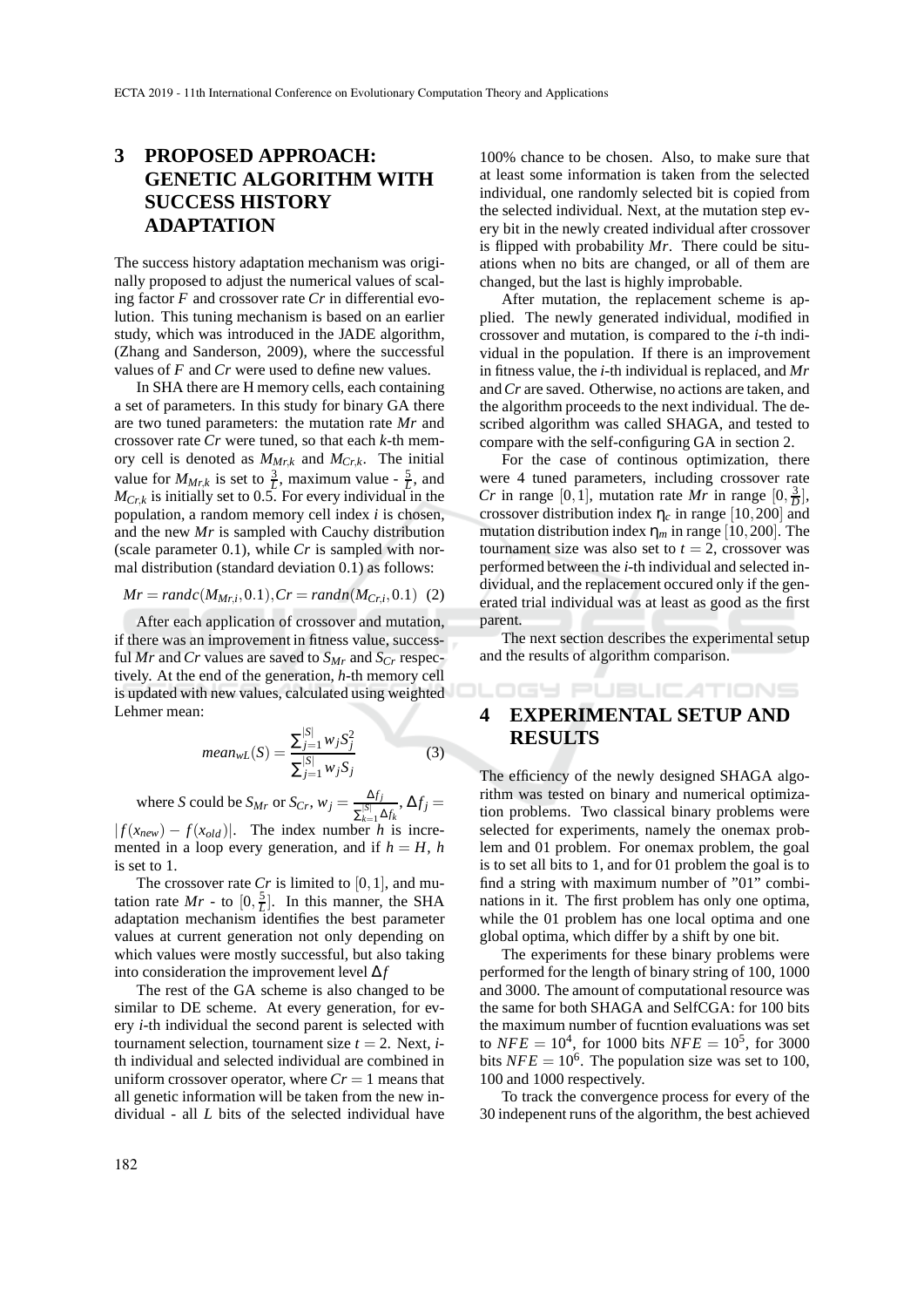fitness value was saved after 0.01, 0.02, 0.03, 0.05, 0.1, 0.2, 0.3, 0.4, 0.5, 0.6, 0.7, 0.8, 0.9 and 1.0 fractions of the maximum number of function evaluations *NFEmax*. The comparison of the final results was performed with two-tailed Mann-Whitney rank sum statistical test with tie braking and significance level  $p = 0.01$ .

Firstly, the SHAGA with fixed *Mr* and*Cr* parameters was tested, i.e.  $Mr = \frac{1}{L}$ ,  $Cr = 0.5$ . In Figure 1 the avegaged convergence graphs of SHAGA without parameter tuning and SelfCGA are presented. The values in the graphs are the fitness of individuals, which is the number of ones for onemax problem, and number of 01 combinations for 01 problem.



Figure 1: Convergence of SelfCGA and SHAGA with fixed parameters.

From Figure 1 it could be observed that for binary string length of 100, for Onemax problem the convergence of SHAGA and SelfCGA is similar at the beginning, but later on, at around 0.4*NFEmax* the SHAGA reaches the goal, while SelfCGA fails to achieve 100 correct bits until the end of the search. For 01 problem the situation is different, SelfCGA demonstrates superior performance during the search process, but SHAGA eventuallty gets the same result. For the case of  $D = 1000$  SHAGA demonstrates superior performance for both onemax and 01 problem. However, for 01 problem at the beginning SelfCGA converges faster, but SHAGA takes over at 0.3*NFE<sub>max</sub>*. For  $D = 3000$  the behaviour of algorithms is quite different: for 01 problem SelfCGA converges faster then SHAGA, although it is clearly seen that SHAGA accelerates its convergence in a

similar way as for  $D = 100$  and  $D = 1000$ . Also, note that SHAGA converges to the optimum for onemax problem in all cases. According to the Mann-Whintney statistical test, SHAGA has shown superior performance in 4 cases out of 6 (all onemax problems and 01 for  $D = 1000$ , and for two other cases there was no significant difference in algorithms performance. From the graphs it could be seen that with larger resource SHAGA will probably outperform the SelfCGA for all 01 problem instances.

In Figure 2 the results for SelfCGA and SHAGA with success-history adaptive parameter tuning are presented. The algorithm without parameter adaptation is denoted as SHAGA NO ADJ.



Figure 2: Convergence of SelfCGA and SHAGA with parameter tuning.

From Figure 2 it could be seen that adding parameter tuning significantly improves the performance of SHAGA: convergence on 01 problem in comparison to the algorithm without parameter tuning is significantly faster. This is especially seen for  $D = 3000$ , where SHAGA with success history adaptation outperformes SelfCGA already after 0.3*NFEmax*. As for onemax problem, there is also a small improvement for SHAGA. The Mann-Whitney statistical significance test indicates superior performance of SHAGA over SelfCGA in all cases except 01 problem for  $D = 100$ . SHAGA with parameter adaptation is better then without for  $D = 100$  and  $D = 3000$  for 01 problem.

The next series of experiments was performed on a set of benchmark problems from the Congress on Evolutionary Computation (CEC) 2017 for single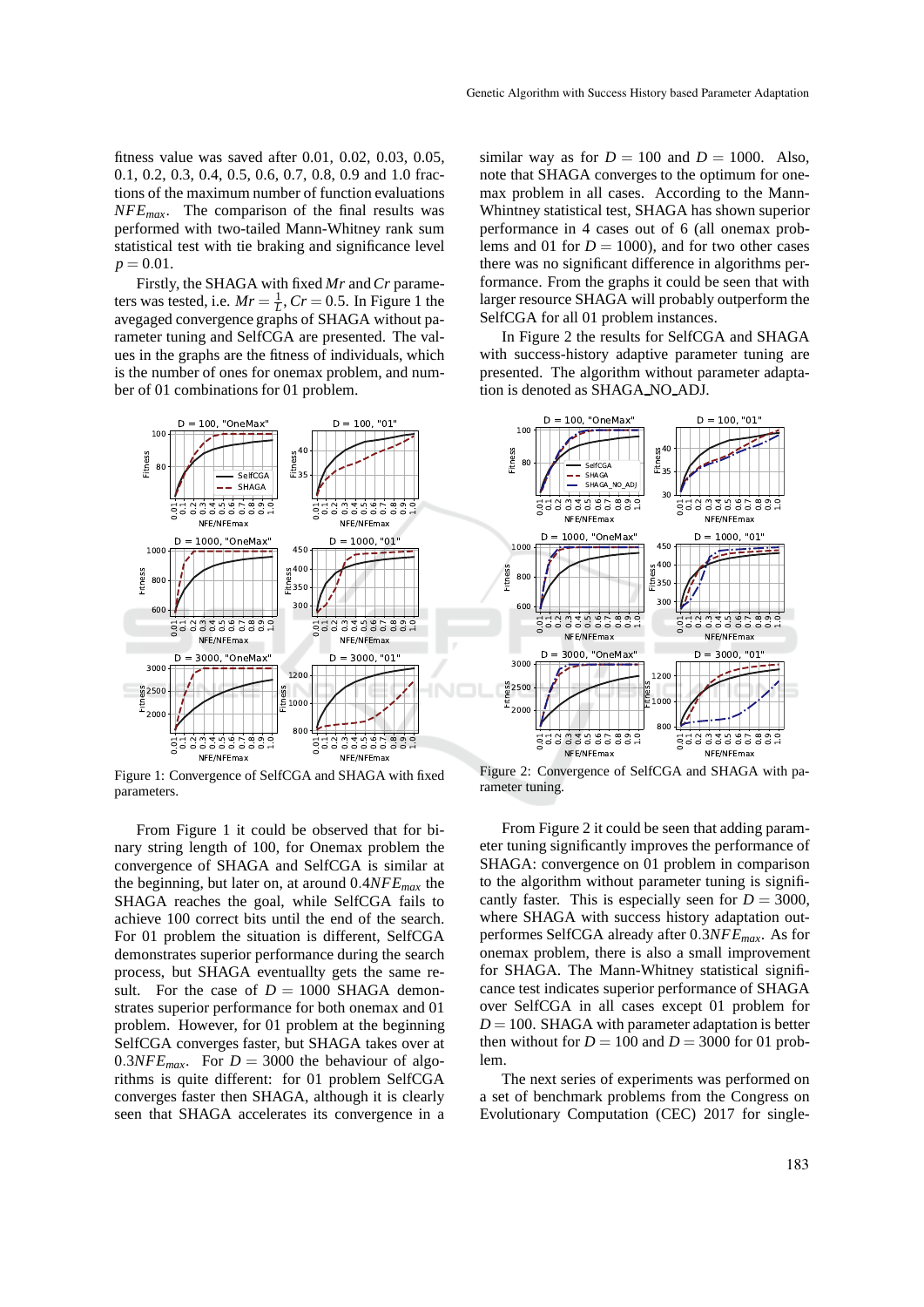objective real-valued bound-constrained optimization. The set of benchmark problems consists of 30 functions defined for dimensions 10, 30, 50 and 100. These test problems are specifically designed to test evolutionary optimization techniques, including GA. The functions are characterized by various properties that make them difficult to optimize, including many local optima, non-separability, different properties for different variables, areas of equal fitness values, i.e. plateaus, small area of global optima attraction and others. According to the competition rules, there were 51 independent runs performed for all dimensions and all 30 test functions, and the difference between the goal function value and the best achieved value was recorded. All test problems are minimization functions. To avoid cheating of some algorithms which check the center of coordinates for optimal solution, the whole functions were shifted by random value from the center of coordinates, and all functions were rotated. The function definition can be found in (Wu et al., 2016).

First, the binary versions of SHAGA and Self-CGA were modified to solve numerical optimization problems in the following manner: each numerical variable was defined within the range  $[x_{min}, x_{max}]$  with  $x_{min} = -100$ ,  $x_{max} = 100$ . For every variable the initial accuracy of the grid was set to  $acc = 0.01$ . Next, for every *i*-th variable the minimal length of the binary string required to encode the grid was calculated as  $L_i = log_2(\frac{(x_{max} - x_{min})}{acc})$  rounded to the next integer. After this, the new step was calculated as  $acc_{new} = \frac{(x_{max} - x_{min})}{L}$ . The final string length was the sum of all  $L_i$ . Both algorithms used the reflected binary code (Gray encoding) for numerical values. The population size for both SHAGA and SelfCGA was set to 350, maximum number of function evaluations - 10<sup>5</sup>D. Table 1 contains the detailed results of statistical tests of SelfCGA and SHAGA, where 1 means that SHAGA was better, -1 that SelfCGA was better, and 0 means no significant difference.

The results presented in Table 1 demonstrate that SHAGA is better then SelfCGA for most problems, and according to Mann-Whitney statistical test, for  $D = 10$  SHAGA was significantly better for 24 functions out of 30, and worse for 2 functions, namely F3 and F12. Moreover, SelfCGA was observed to stagnates sometimes, in particular for F14, F15, F19, F20, F21, F24, while SHAGA continues search for all problems. For  $D = 30$  SHAGA demonstrates statistically significant better results for 23 functions out of 30. For  $D = 50$  there are 23 improvements out of 30, and for  $D = 100 - 27$  improvements. SHAGA not only demonstrates better performance for most problems, but also in some cases converged to the global

| Func       | $D=10$           | $D=30$           | $D=50$           | $D=100$          |  |
|------------|------------------|------------------|------------------|------------------|--|
| f1         | $\overline{1}$   | Ī                | Ī                | $\overline{1}$   |  |
| f2         | $\mathbf{1}$     | $\mathbf{1}$     | $\mathbf{1}$     | $\,1$            |  |
| f3         | $-1$             | $-1$             | $-1$             | $-1$             |  |
| f4         | $\mathbf{1}$     | $-1$             | $-1$             | $\mathbf{1}$     |  |
| f5         | $\mathbf{1}$     | $\,1$            | $\mathbf{1}$     | $\mathbf 1$      |  |
| f6         | $\mathbf{1}$     | $\mathbf{1}$     | $\mathbf{1}$     | $\mathbf{1}$     |  |
| ${\rm f}7$ | $\mathbf{1}$     | $\mathbf{1}$     | $\mathbf{1}$     | $\mathbf{1}$     |  |
| f8         | $\mathbf{1}$     | $\mathbf{1}$     | $\mathbf{1}$     | $\mathbf 1$      |  |
| f9         | $\overline{0}$   | $\mathbf{1}$     | $\mathbf{1}$     | $\mathbf{1}$     |  |
| f10        | $\mathbf{1}$     | $\mathbf{1}$     | $\mathbf{1}$     | $\mathbf{1}$     |  |
| f11        | $\overline{0}$   | $\overline{0}$   | $\boldsymbol{0}$ | $\mathbf{1}$     |  |
| f12        | $\mathbf{1}$     | $\mathbf 1$      | $\mathbf{1}$     | $\mathbf{1}$     |  |
| f13        | $\mathbf{1}$     | $\mathbf 1$      | $\mathbf{1}$     | $\overline{0}$   |  |
| f14        | $\mathbf{1}$     | $\mathbf{1}$     | $\mathbf{1}$     | $\boldsymbol{0}$ |  |
| f15        | $\mathbf{1}$     | $\overline{0}$   | $\overline{0}$   | $\mathbf{1}$     |  |
| f16        | $\mathbf{1}$     | $\mathbf{1}$     | $\mathbf{1}$     | $\,1$            |  |
| f17        | $-1$             | $\mathbf 1$      | $\mathbf{1}$     | $\mathbf 1$      |  |
| f18        | $\boldsymbol{0}$ | $\mathbf{1}$     | $\mathbf{1}$     | $\mathbf{1}$     |  |
| f19        | $\mathbf{1}$     | $\overline{0}$   | $\overline{0}$   | $\mathbf{1}$     |  |
| f20        | $\mathbf{1}$     | $\mathbf 1$      | $\mathbf{1}$     | $\mathbf{1}$     |  |
| f21        | $\mathbf{1}$     | $\mathbf{1}$     | $\mathbf{1}$     | $\mathbf{1}$     |  |
| f22        | $\mathbf{1}$     | $\mathbf{1}$     | $\mathbf{1}$     | $\mathbf{1}$     |  |
| f23        | $\mathbf{1}$     | $\mathbf{1}$     | $\mathbf{1}$     | $\mathbf{1}$     |  |
| f24        | $\mathbf{1}$     | $\mathbf{1}$     | $\mathbf{1}$     | $\overline{1}$   |  |
| f25        | $\mathbf{1}$     | $\boldsymbol{0}$ | $\overline{0}$   | $\mathbf{1}$     |  |
| f26        | $\mathbf{1}$     | $\mathbf{1}$     | 1                | $\overline{1}$   |  |
| f27        | $\overline{0}$   | $\mathbf{1}$     | $\mathbf{1}$     | 1                |  |
| f28        | $\overline{0}$   | $\mathbf{1}$     | $1^{\circ}$      | $\mathbf{1}$     |  |
| f29        | $\mathbf{1}$     | $\boldsymbol{0}$ | $\overline{0}$   | $\mathbf{1}$     |  |
| f30        | $\mathbf{1}$     | $\mathbf{1}$     | $\mathbf{1}$     | $\mathbf 1$      |  |

Table 1: Statistical test results for SHAGA and SelfCGA, numerical problems.

optima, for example for  $D = 10$  for F9, despite of the discretization of the search space and binary endcoding. Table 2 summs up the statistical tests results for SHAGA and SelfCGA. In this table "+" stands for significant improvement of SHAGA against Self-CGA, "-" for significant deterioration in performance, and "=" for insignificant difference. For binary case, there were 2 functions, and 30 functions for numerical case.

Table 2: Statistical test results for SHAGA and SelfCGA, numerical problems.

| Problem type     | <b>SHAGA</b> vs SelfCGA |  |  |
|------------------|-------------------------|--|--|
| Binary, $D=100$  | $1 + / 0 - / 1 =$       |  |  |
| Binary, D=1000   | $2+/0-$ /0=             |  |  |
| Binary, D=3000   | $1+/0-1=$               |  |  |
| Numerical, D=10  | $23+/2-/5=$             |  |  |
| Numerical, D=30  | $23+/0-7=$              |  |  |
| Numerical, D=50  | $23+/2-/5=$             |  |  |
| Numerical, D=100 | $27+1-2=$               |  |  |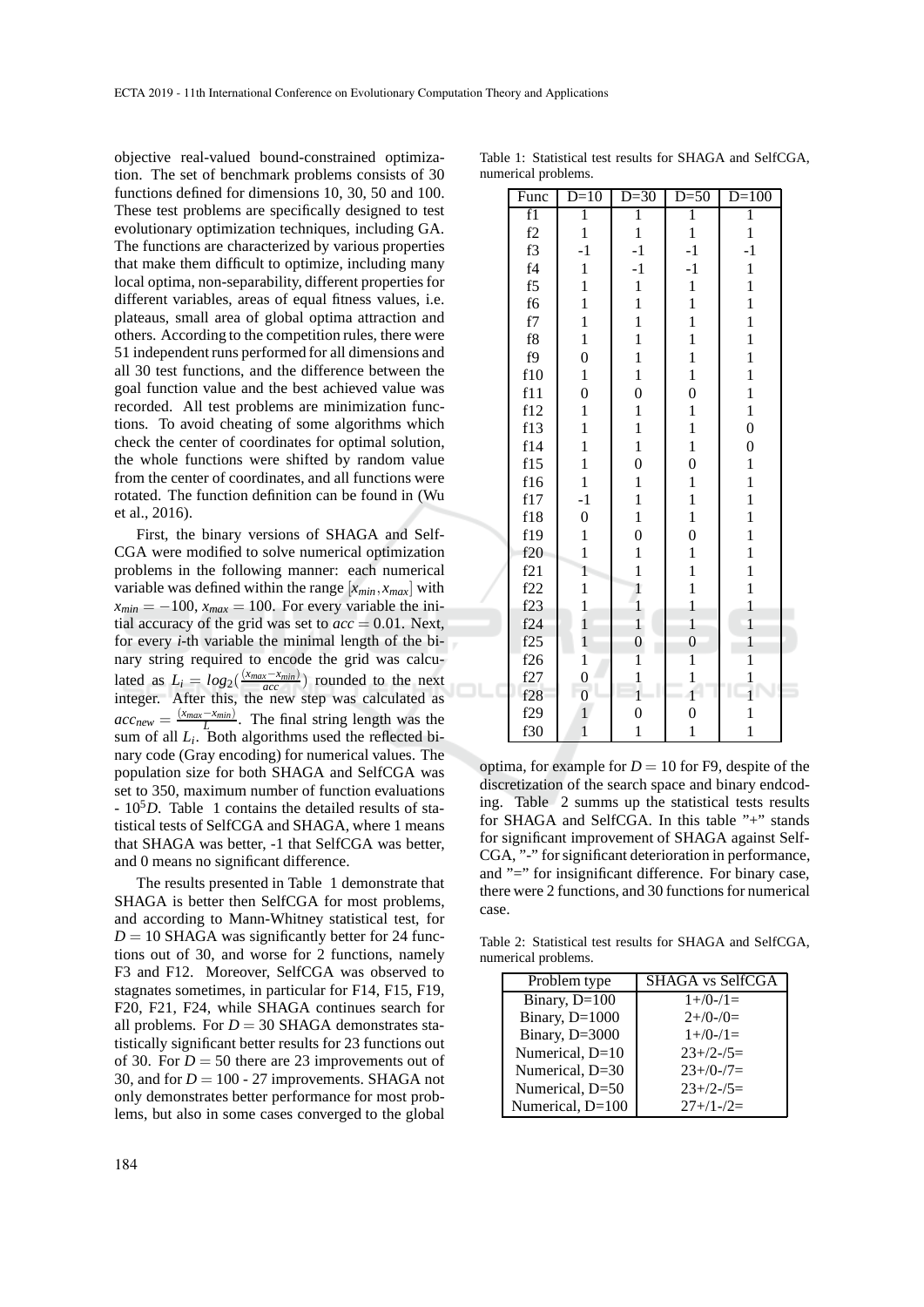In the next series of experiments the continuous version SHAGA*<sup>c</sup>* was used, with real-valued parameter encoding instead of binary, SBX crossover and poynomial mutation as described above. First, the efficiency of the parameter adaptation scheme was tested, for this the GA*<sup>c</sup>* (without SHA) was tested with the following fixed parameters:  $Cr = 0.5$ ,  $Mr = \frac{1}{D}$ ,  $\eta_c = 50$ ,  $\eta_m = 50$ . The population size was set to 10*D*, the computational resource was set to 10000*D*. Table 3 contains statistical test results for SHAGA-c with GA-c.

Table 3: Statistical test results for SHAGA*c* and GA*c*.

| Problem type | $SHAGAc$ and $GAc$ |
|--------------|--------------------|
| $D=10$       | $13+16-1 =$        |
| $D=30$       | $25+/4-/1=$        |
| $D=50$       | $24+76-71=$        |
| $D=100$      | $22+7-7=$          |

In Table 3 "+" stands for significant improvement of SHAGA-c against GA-c, "-" for significant deterioration in performance, and "=" for insignificant difference. Except for  $D = 10$ , the SHA allowed significant improvement of performance.

For comparison with other approach the popular differential evolution algorithm, SHADE, was chosen, as it is known to be one of the most competetive versions of DE according to (Al-Dabbagh et al., 2018). The same set of CEC 2017 functions was used, and SHADE had the following parameters: population size  $75D^{\frac{2}{3}}$ , *p* parameter in current-to-pbest strategy equal to 0.17, and no archive set. Table 4 contains the results of statistical test comparison of SHADE and SHAGA-c for all functions and all dimensions.

Although the SHAGA-c algorithm is worse than SHADE in most cases, according to Table 4, one may observe that SHAGA demonstrates superior performance on several functions for all or most dimensions, including F5, F7, F8, F10, F16, F17, F20, F23 and F29. Functions F5, F7 and F8 are variants of Rastrigin function, F10 is Shwefel function, F16, F17 and F20 are hybrid functions, which also use the mentioned basic functions, F23 and F29 are composition functions, also containing Rastrigin and Shwefel functions. From this, we may conclude that SHAGAc is capable of solving problems with many local optima more efficiently then SHADE.

The main reasons of SHAGA high efficiency are the usage of the specific algorithm scheme, where every individual has the possibility to crossover with a selected individual. Another reason of SHAGA high quality results is the usage of the parameter tuning scheme, where the probability of selection and mutation are numerical parameters, but not fixed parame-

| Func       | $D=10$           | $D=30$           | $D=50$           | $D=100$          |  |
|------------|------------------|------------------|------------------|------------------|--|
| f1         | $-1$             | $-1$             | $-1$             | $-1$             |  |
| f2         | $-1$             | $-1$             | $-1$             | $-1$             |  |
| f3         | $-1$             | $-1$             | $-1$             | $-1$             |  |
| f4         | $-1$             | $-1$             | $-1$             | $\mathbf{1}$     |  |
| f5         | $\mathbf{1}$     | $\mathbf{1}$     | $\mathbf{1}$     | $\mathbf{1}$     |  |
| f6         | $-1$             | $-1$             | $-1$             | $\mathbf{1}$     |  |
| ${\rm f}7$ | $\,1$            | $\mathbf{1}$     | $\mathbf{1}$     | $-1$             |  |
| f8         | $\mathbf{1}$     | $\mathbf{1}$     | $\mathbf{1}$     | $^{\rm -1}$      |  |
| f9         | $\overline{0}$   | $\boldsymbol{0}$ | $\boldsymbol{0}$ | $\boldsymbol{0}$ |  |
| f10        | $\mathbf{1}$     | $\mathbf{1}$     | $\mathbf{1}$     | $\mathbf{1}$     |  |
| f11        | $\mathbf{1}$     | $-1$             | $-1$             | $-1$             |  |
| f12        | $-1$             | $-1$             | $-1$             | $-1$             |  |
| f13        | $-1$             | $-1$             | $-1$             | $-1$             |  |
| f14        | $-1$             | $-1$             | $-1$             | $-1$             |  |
| f15        | $-1$             | $-1$             | $-1$             | $-1$             |  |
| f16        | $\mathbf{1}$     | $\mathbf{1}$     | $\mathbf{1}$     | $-1$             |  |
| f17        | $\mathbf{1}$     | $\mathbf{1}$     | $\mathbf{1}$     | $-1$             |  |
| f18        | $-1$             | $-1$             | $-1$             | $-1$             |  |
| f19        | $-1$             | $-1$             | $-1$             | $-1$             |  |
| f20        | $\boldsymbol{0}$ | $\mathbf{1}$     | $\mathbf{1}$     | $-1$             |  |
| f21        | $-1$             | $\mathbf{1}$     | $\mathbf{1}$     | $-1$             |  |
| f22        | $\boldsymbol{0}$ | $-1$             | $-1$             | $\mathbf{1}$     |  |
| f23        | $\mathbf{1}$     | $\mathbf{1}$     | $\mathbf{1}$     | $-1$             |  |
| f24        | $-1$             | $-1$             | $-1$             | $-1$             |  |
| f25        | $-1$             | $-1$             | $-1$             | $-1$             |  |
| f26        | $-1$             | $\mathbf{1}$     | $-1$             | $-1$             |  |
| f27        | $-1$             | $-1$             | $-1$             | $-1$             |  |
| f28        | $-1$             | $-1$<br>I        | $-1$             | $-1$             |  |
| f29        | $\overline{1}$   | $\mathbf{1}$     | $1^{-}$          | $\mathbf{1}$     |  |
| f30        | $-1$             | $-1$             | $-1$             | $-1$             |  |

Table 4: Statistical test results for SHADE and SHAGA-c.

ter values, as in SelfCGA, where only three mutation levels are available, and three crossover types.

#### **5 CONCLUSIONS**

In this paper the success history adaptation mechanism was applied to the genetic algorithm with a modified scheme. The newly developed SHAGA algorithm inherited the main loop organization from popular differential evolution algorithms, such as JADE and SHADE. In the binary version of SHAGA algorithm two parameters were tuned: the crossover rate, i.e. the rate of new genetic information, that will be taken from another individual, and the mutation rate. In the continous version SHAGA-c, the crossover and mutation distribution indexes were also tuned. The tuning mechanism was taken from the mentioned SHADE implementation.

The performed experiments have shown the superior performance of SHAGA even without parame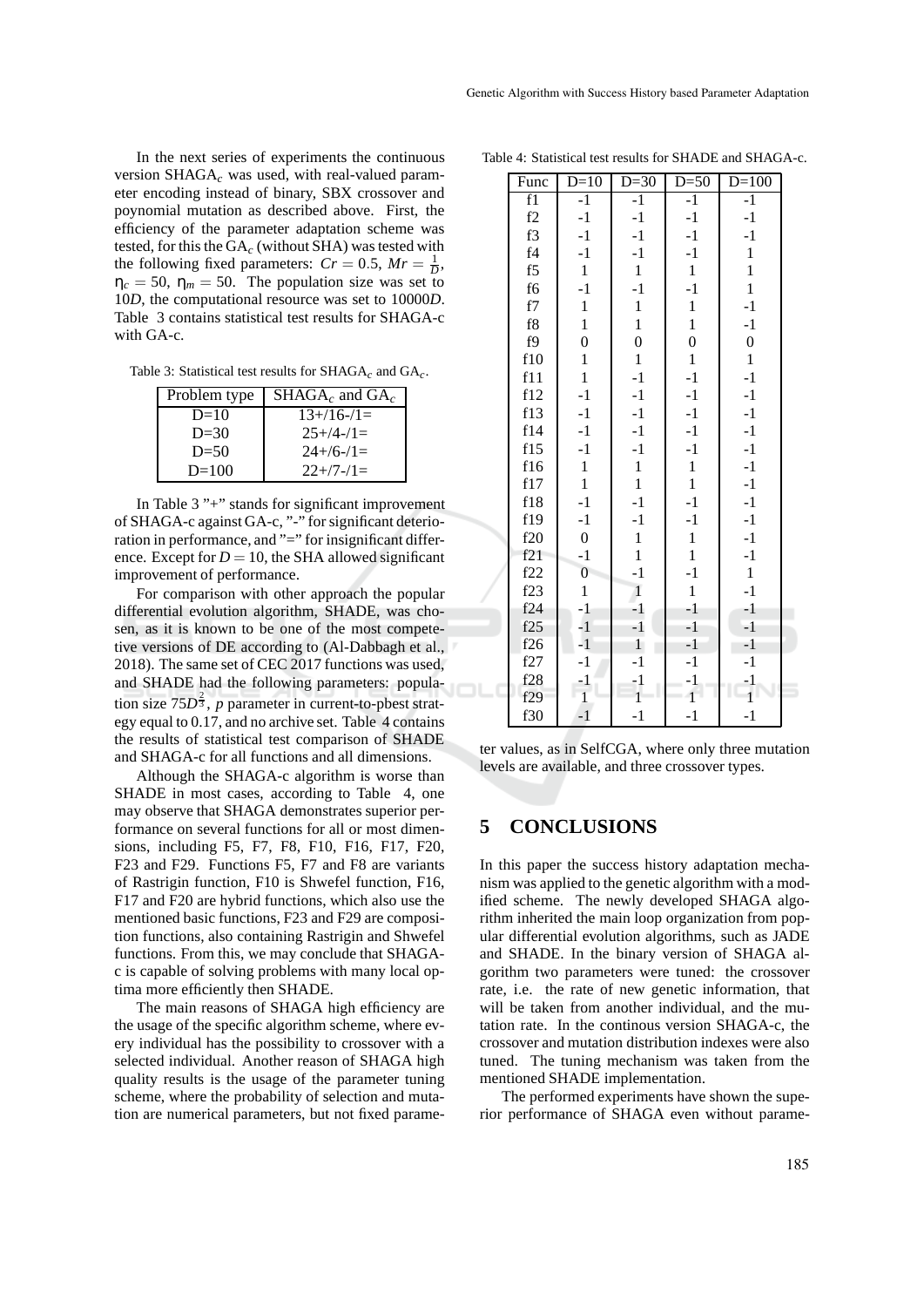ter tuning against another self-tuning meta-heuristic, SelfCGA on classical binary optimization problems. With parameter tuning SHA scheme, the results appeared to be even better. Also, it should be noted that SHAGA used only one selection mechanism, namely tournament selection with  $t = 2$ , while Self-CGA could automatically choose one of three selection types. Moreover, for SHAGA, there was only one crossover type used, i.e. uniform crossover. According to some recent research (Piotrowski and Napiorkowski, 2018), many heuristic methods are overcomplicated, and could be significantly simplified, and SHAGA, even with fixed parameters, demonstrates the same idea. For binary-encoded numerical optimization problems SHAGA has outperformed SelfCGA for most problems in all dimensions. The presented results have demonstrated that SHAGA not only gets better result at the end of the search, but also avoids stagnation.

In comparison with differential evolution based SHADE algorithm SHAGA has shown superior performance on a number of test functions, which means that SHAGA's properties are important for solving numerical problems with many local optima. As a result, it could be stated that the newly developed SHAGA algorithm could be used as a highly competetive genetic algorithm implementation for various binary and continous optimization problems, as well as other problems. The directions of further research may include adding different selective pressure mechanisms for SHAGA, improving the parameter tuning scheme, application of external archive or adding population size adjustment mechanism, such as linear population size reduction.

#### **ACKNOWLEDGEMENTS**

Research is performed with the support of the Ministry of Education and Science of the Russian Federation within State Assignment [project # 2.1680.2017/(project part), 2017].

#### **REFERENCES**

- Al-Dabbagh, R. D., Neri, F., Idris, N., and Baba, M. S. (2018). Algorithmic design issues in adaptive differential evolution schemes: Review and taxonomy. In *Swarm and Evolutionary Computation 43, pp. 284– 311*.
- Deb, K. and Agrawal, R. B. (1995). Simulated binary crossover for continuous search space. In *Complex Systems, 9(2), pp.115–148*.
- Deb, K. and Deb, D. (2014). Analysing mutation schemes for real-parameter genetic algorithms. In *International Journal of Artificial Intelligence and Soft Computing 4(1), pp. 1–28*.
- Eiben, A. E., Hinterding, R., and Michalewicz, Z. (1999). Parameter control in evolutionary algorithms. *IEEE Transactions on Evolutionary Computation*, 3(2):124–141.
- Goldberg, D. E. and Deb, K. (1991). A comparative analysis of selection schemes used in genetic algorithms. In *Vol. 1 of Foundations of Genetic Algorithms, pp. 69– 93*. Elsevier.
- Piotrowski, A. P. and Napiorkowski, J. J. (2018). Some metaheuristics should be simpli ed. In *Inf. Sci. 427, pp. 32–62*.
- Semenkin, E. and Semenkina, M. (2012a). Self-configuring genetic algorithm with modified uniform crossover operator. In *Advances in Swarm Intelligence. ICSI 2012. Lecture Notes in Computer Science, vol 7331. Springer, Berlin, Heidelberg*.
- Semenkin, E. and Semenkina, M. (2012b). Spacecrafts' control systems effective variants choice with selfconfiguring genetic algorithm. In *Proceedings of the 9th International Conference on Informatics in Control, Automation and Robotics, pp. 84–93*.
- Stanovov, V., Akhmedova, S., and Semenkin, E. (2018). Selective pressure strategy in differential evolution: Exploitation improvement in solving global optimization problems. *Swarm and Evolutionary Computation*.
- Tanabe, R. and Fukunaga, A. (2013). Success-history based parameter adaptation for differential evolution. In *IEEE Congress on Evolutionary Computation, pp. 71–78*.
- Wu, G., R., M., and Suganthan, P. N. (2016). Problem definitions and evaluation criteria for the cec 2017 competition and special session on constrained single objective real-parameter optimization. In *Tech. rep*.
- Zhang, J. and Sanderson, A. C. (2009). Jade: Adaptive differential evolution with optional external archive. In *IEEE Transactions on Evolutionary Computation 13, pp. 945–958*.